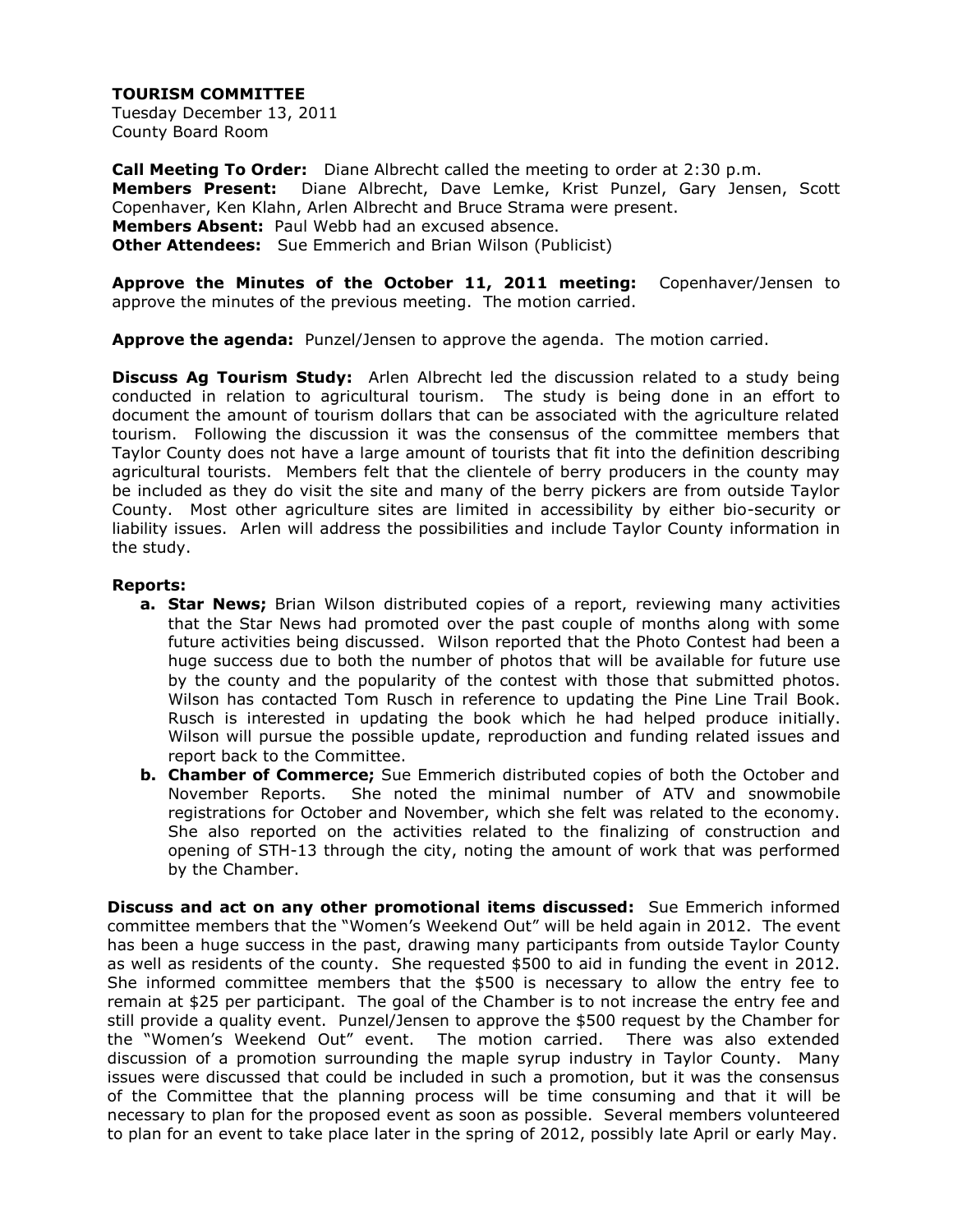**Approve the invoices:** The invoices reviewed included Chamber of Commerce invoices for October and November 2011 of \$1.70 for office supplies, \$66.31 for postage, and TDS tourism sign expense of \$103.40. The total of those invoices to be approved was \$171.41. Copenhaver/Lemke to approve payment of the invoices. The motion carried.

**Public Input:** Dave Lemke gave an update on progress in expanding the parking lot at the Perkinstown Winter Sports Area. He reported that the expansion is complete for 2011, but will require some additional touch up work in 2012 to address any settling of the fill. According to Lemke the lot will hold approximately three times as many vehicles as it did prior to the expansion and improves on both access and visibility of the chalet and tubing hill. Following completion there will also be an area for bird watching. Lemke noted that the goal is to make the area an attraction year round with multiple uses. Arlen Albrecht passed around an issue of the "Mammoth Tales" publication which had an article related to a portion of the trail near Rib Lake which had a Mobile Skills Crew Project in 2011.

**Next Committee Meeting:** The next meeting of the Taylor County Tourism Committee will be Tuesday, February 7, 2012 at 2:30 p.m.

**Adjournment:** With no further business, Punzel/Jensen to adjourn the meeting at 3:52 p.m. The motion carried.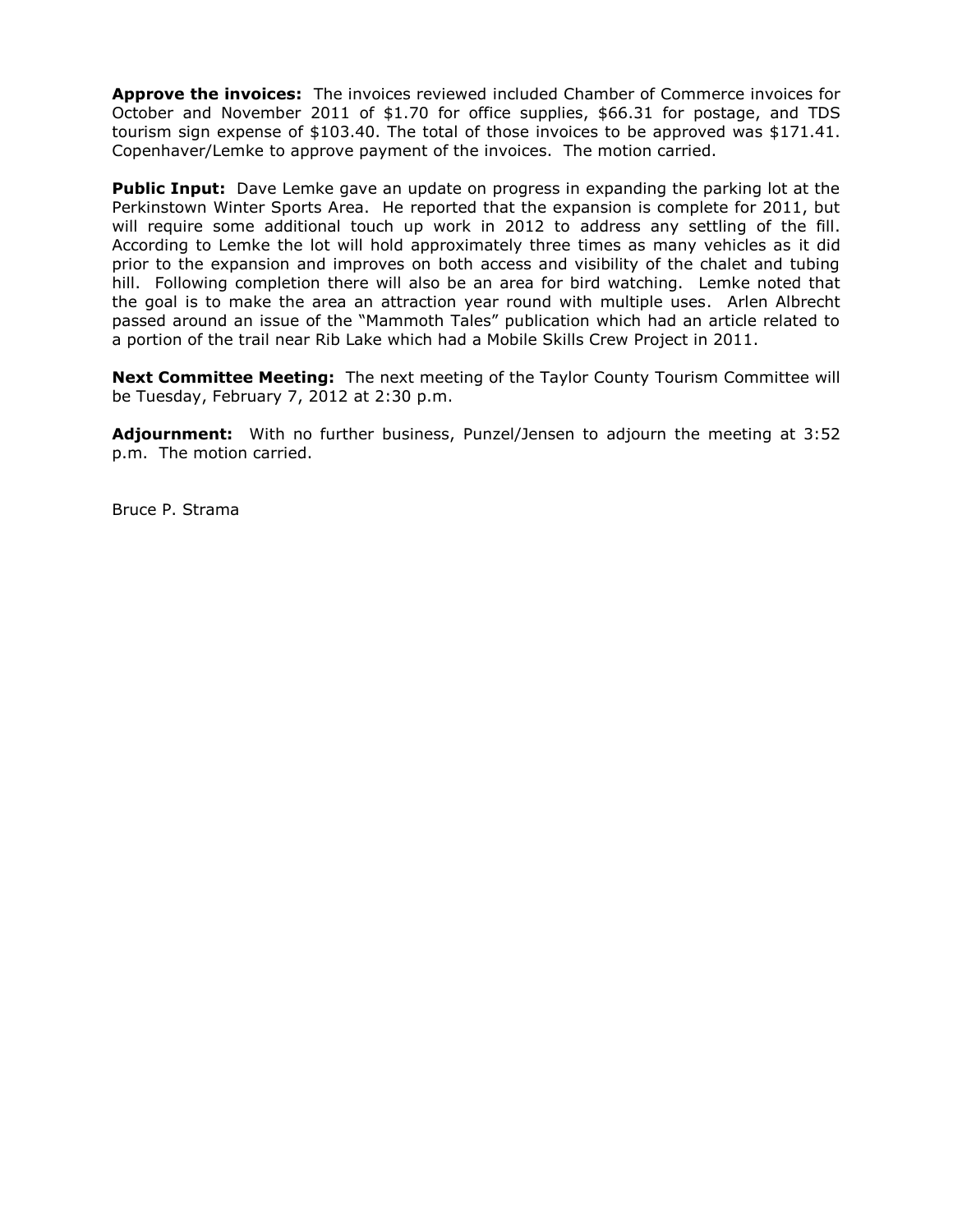Tuesday October 11, 2011 County Board Room

**Call Meeting To Order:** Diane Albrecht called the meeting to order at 2:31 p.m. **Members Present:** Diane Albrecht, Dave Lemke, Krist Punzel, Gary Jensen, Scott Copenhaver, Paul Webb, Ken Klahn, Arlen Albrecht and Bruce Strama were present. **Members Absent:** All members present. **Other Attendees:** Brian Wilson (Publicist)

**Approve the Minutes of the August 9, 2011 meeting:** Copenhaver/Lemke to approve the minutes of the previous meeting. The motion carried.

**Approve the agenda:** Punzel/Copenhaver to approve the agenda. The motion carried.

**Review/update on the photo contest:** Brian Wilson reported that the contest was a huge success with 149 entries. He noted that the majority of the photos entered were in the Spring/Summer category. A panel of judges including Nate Meyer, Tina Nelson and a Wisconsin Department of Tourism representative narrowed the field in each of the categories to 5 finalists. The 10 photos chosen as finalists will be published in the Star News and voted on by the public with the winners announce during the Harvest Days Celebration on October 27<sup>th</sup> -30<sup>th</sup>. Photos submitted are property of Taylor County and may be used for future tourism promotions.

#### **Reports:**

- **a. Star News;** Brian Wilson distributed copies of the 2011-2012 Fall/Winter Recreation Guide to committee members. He had gotten a copy of a brochure/pamphlet pertaining to interesting features and uses of the Pine Line Trail which had been produced years earlier and felt it may be of interest to update and reproduce a similar brochure/pamphlet. Wilson will look into possible reproduction and report his findings at a future meeting for possible action.
- **b. Chamber of Commerce;** Sue Emmerich was unable to attend, but the chamber office had delivered August and September Reports to the county clerk's office for distribution along with a Travel Wisconsin Events magazine and material related to Chamber of Commerce/Tourism duties along with a listing of both past and present activities that the Chamber had promoted.

**Discuss and act on any other promotional items discussed:** There was extended discussion of avenues to enhance tourism in Taylor County and improve on the  $67<sup>th</sup>$  ranking of the 72 counties in the state. Dave Lemke suggested setting a goal of becoming the  $60<sup>th</sup>$ ranked county and once reaching that, pursue an even higher ranking. Committee members agreed that there are many single day events in the county, but in order to attract more people from outside the county and improve revenues, more multi-day events need to be offered. Members felt those events must be centered around assets available within the county such as snowshoeing and cross country skiing, especially with the gaining emphasis on physical fitness in today's society. Numerous ideas were discussed and it was noted that ideas surrounding larger scale events will require increased manpower and county-wide cooperation which is a challenge. Including organizations and communities may be the avenue to staffing larger events.

**Approve the invoices:** The invoices reviewed included Chamber of Commerce invoices for August and September 2011 of \$4.75 for office supplies, \$113.49 for postage, and TDS tourism sign expense of \$103.40. The total of those invoices to be approved was \$221.64. Webb/Jensen to approve payment of the invoices. The motion carried.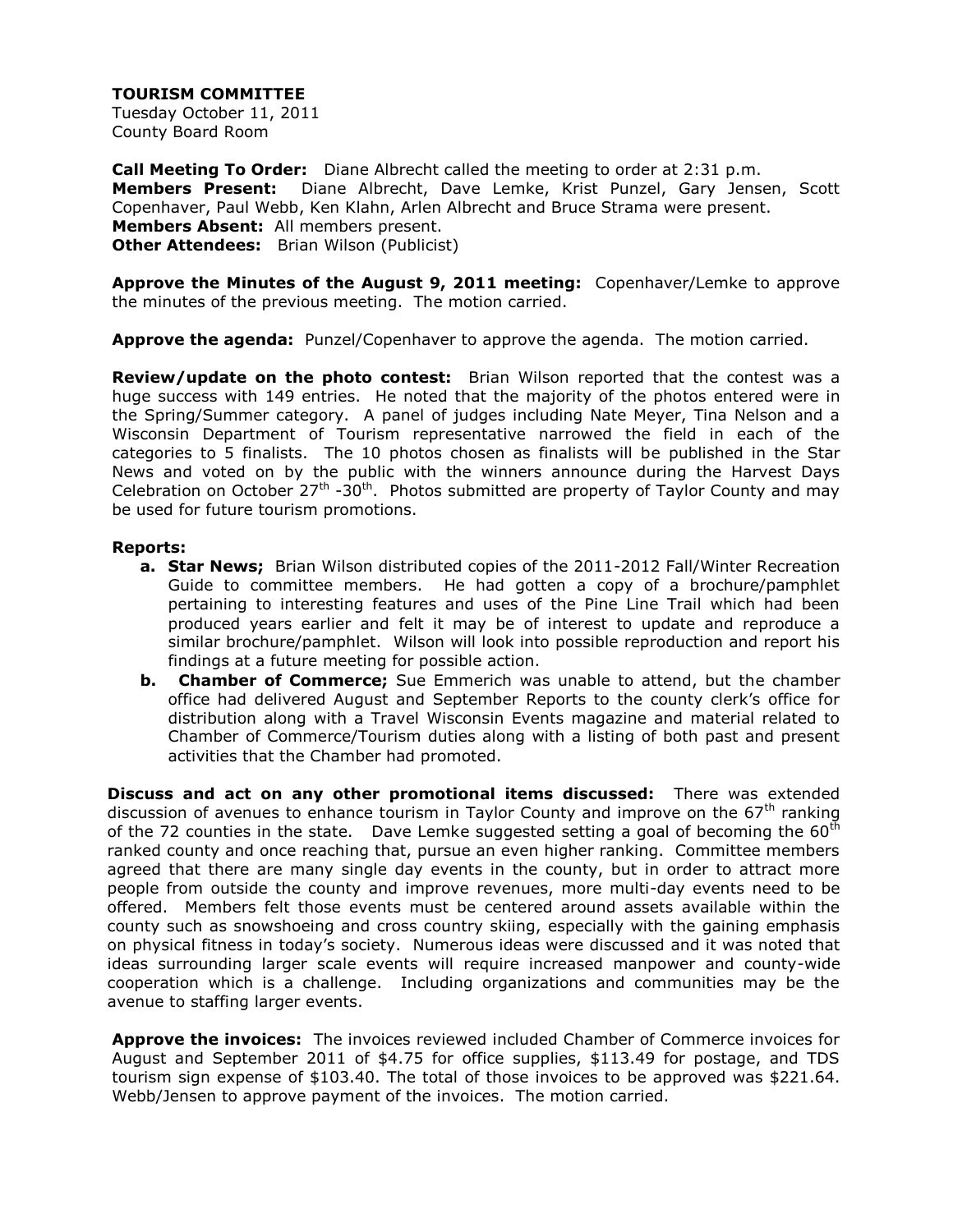**Public Input:** Arlen Albrecht reported that the aluminum "Welcome to Taylor County" signs North on STH-13 and West on STH-64 are becoming faded and will need to be refurbished or replaced in the near future. He and Strama will look into related expenses and report back. Dave Lemke gave an update on progress in expanding the parking lot at the Perkinstown Winter Sports Area. He also reported that the person in charge of policing the national forest roads and sites does a very poor job when it comes to public relations, issuing citations with no explanation when a warning would be proper. That person in Lemke's opinion is a detriment to tourism in the county and suggested drafting a letter to the Federal Forest Service stating the county's concern along with publishing the requirements associated with public use of the national forest to help inform the public of required permits etc. Brian Wilson will be addressing the public awareness aspect with Strama and Lemke drafting and delivering correspondence affirming the county's concern with the forest service personnel and that person's demeanor. Arlen Albrecht introduced a guest, Maartha, who was a grazing dairy farmer from Nicaragua with a herd of 60 animals. She answered questions from committee members interested in a comparison of the aspects of farming from Nicaragua to Wisconsin. She was asked what had impressed her while visiting Wisconsin, with the clean environment top on her list.

**Next Committee Meeting:** The next meeting of the Taylor County Tourism Committee will be Tuesday, December 13, 2011 at 2:30 p.m.

**Adjournment:** With no further business, Webb/Punzel to adjourn the meeting at 3:51 p.m. The motion carried.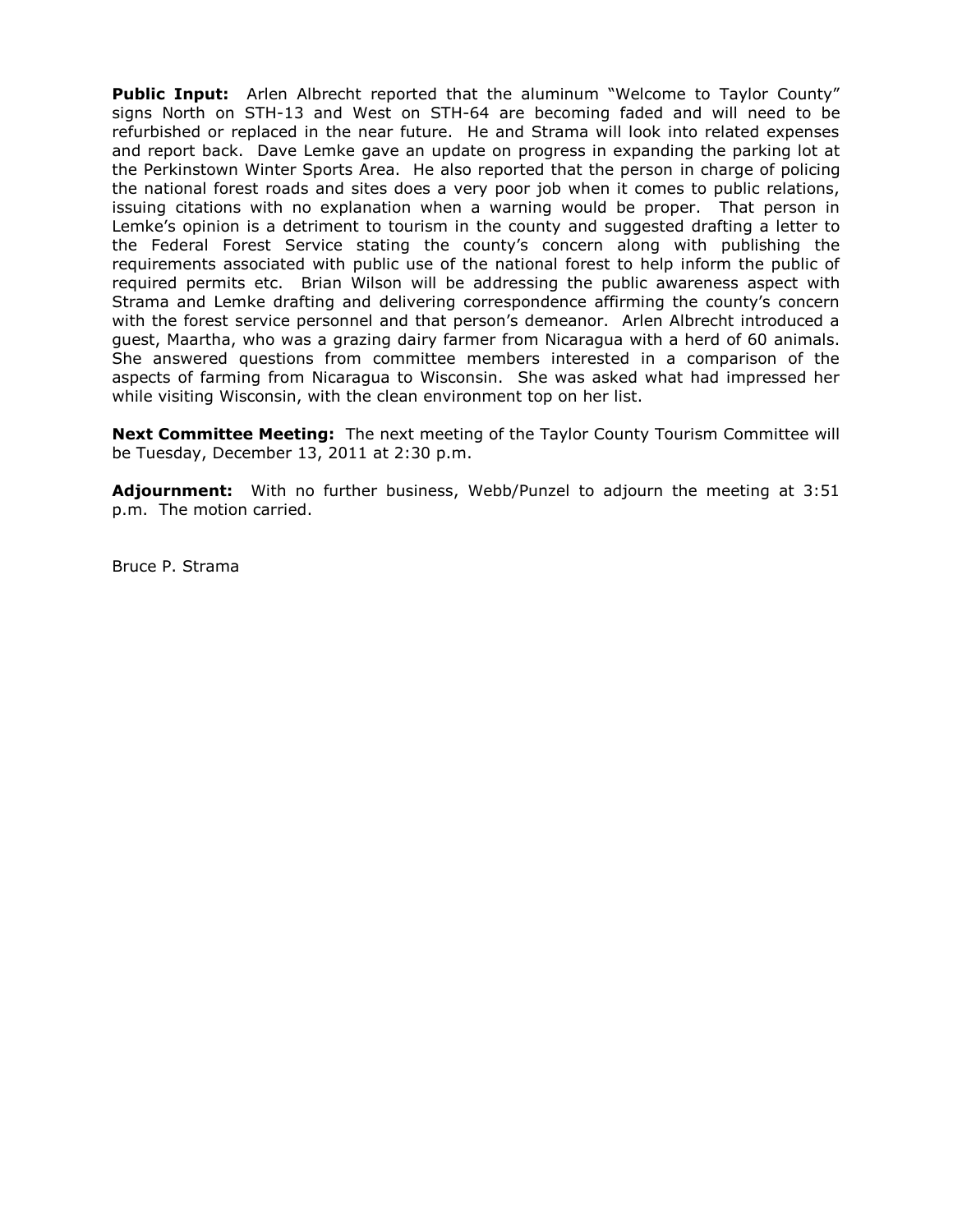Tuesday August 9, 2011 County Board Room

**Call Meeting To Order:** Diane Albrecht called the meeting to order at 2:33 p.m.

**Members Present:** Diane Albrecht, Dave Lemke, Krist Punzel, Gary Jensen, Scott Copenhaver, Paul Webb, new committee member Ken Klahn and Bruce Strama were present.

**Members Absent:** Arlen Albrecht was excused.

**Other Attendees:** Brian Wilson (Publicist) and Sue Emmerich.

**Approve the Minutes of the June 14, 2011 meeting:** Punzel/Lemke to approve the minutes of the previous meeting. The motion carried.

**Approve the agenda:** Lemke/Klahn to approve the agenda. The motion carried.

**Review and prepare 2012 tourism budget for submission to the Budget Review Committee:** Committee members reviewed both the 2011 budget and 2012 proposed budget making adjustments that would reduce the 2012 budget by 2% in comparison to the 2010 budget as requested by the Budget Review Committee. The adjustments were to increase line 5225 and 5320 each by \$50 and to reduce line 5311 by \$200, Line 5325 by \$250, line 5339 by \$150 and line 5348 by \$246. Copenhaver/Webb to approve the proposed 2012 tourism budget with the amendments listed that would reduce the 2012 budget by \$746 which is equal to 2%. The motion carried.

**Discuss and act on funding Sno-Touring Magazine for 2011/2012:** The committee members discussed the changing trend to use the internet in place of paper in promotions and advertising. Webb stated that the Sno-Touring Magazine ad in the past has been a wise investment and would still support purchase of the ad. He stated that when riding trails the publication would remain as a stable source of a state-wide snowmobile map to be enhanced with use of any local/county-wide maps available. Following discussion, Jensen/Punzel to fund an ad in the Sno-Touring Magazine at the cost or \$783.75, following update of the photo and information to be included in the ad by the Chamber of Commerce. The motion carried.

**Discuss and act on a county-wide photo contest:** Brian Wilson had investigated the proposal to organize a photo contest as discussed at the June Tourism Meeting. He distributed a proposal to fund the contest at an estimated cost of \$600, \$350 for prize money and \$250 for advertising. There would be two categories, Fall/Winter and Spring/Summer, with all images received becoming property of Taylor County for use for future promotional purposes. Both Wilson and Emmerich noted the importance of having a photo bank for tourism promotion. Entries must be submitted by September 19, 2011, with five finalists selected and possible announcement of winners at the Harvest Days Event on October 27, 2011. Copenhaver/Jensen to approve a \$600 expenditure to fund a photo contest to be organized by the Star News. The motion carried. In the event the estimated cost of \$600 was insufficient the Committee members would consider additional funding.

# **Reports:**

**a. Star News;** Brian Wilson reported that weekend of the Fair/Car Show/Duck Race was very busy and he was uncertain whether so many events in one weekend is advantageous or not. Demand for the Recreation Guides in the waysides is high, according to the vendor. Wilson reported that including a Taylor County map in each guide would cost approximately \$300 in labor for placing maps in the Guides, plus the maps. He questioned whether a hunting placemat will be requested again for fall. Webb/Lemke to print hunting placemats at a cost of \$700 similar to those printed in 2010. The motion carried. Wilson also reported that the Star News is busy planning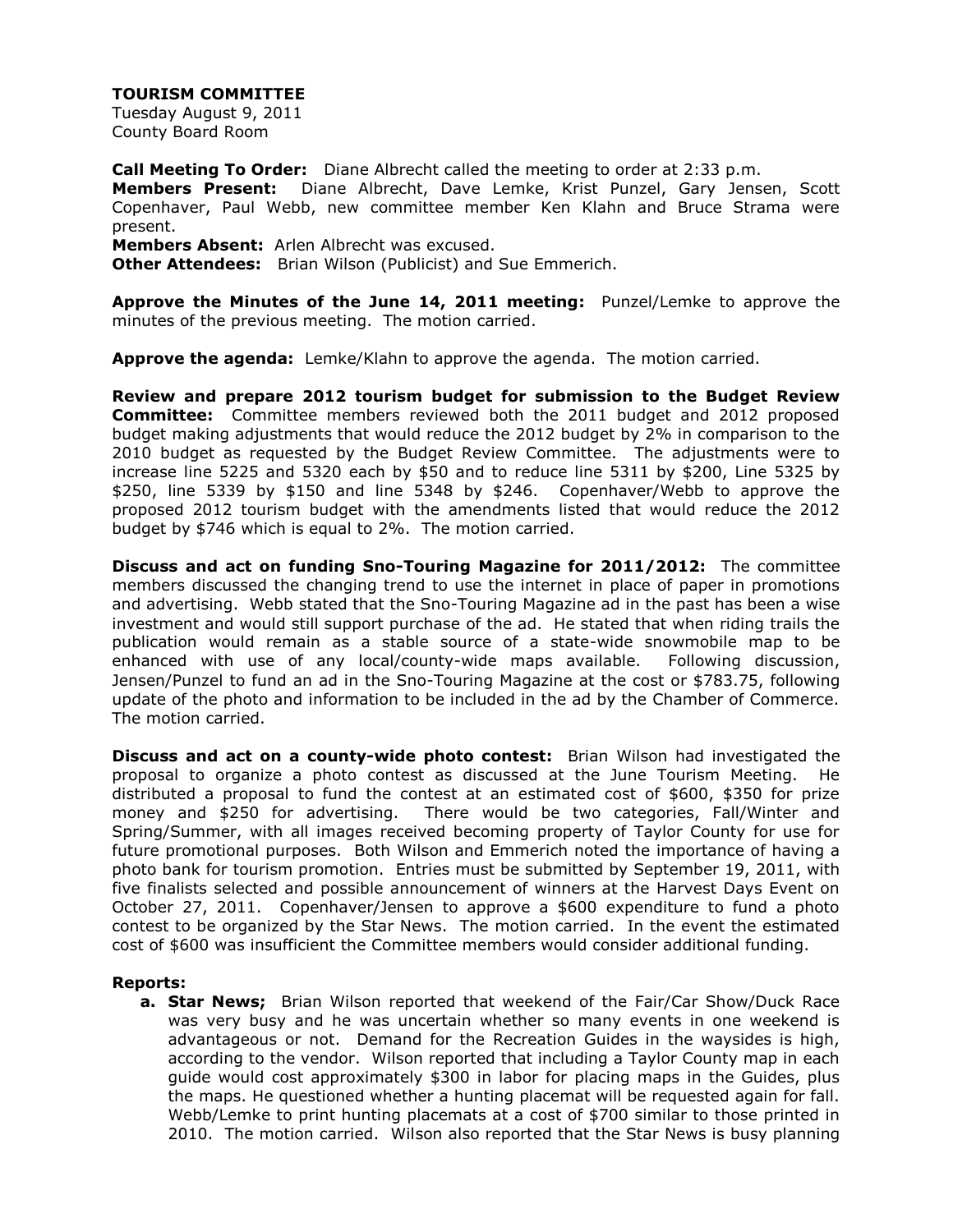the Fall/Winter Guide and questioned the inclusion of a full page ad for the Perkinstown Winter Sports Area in the Fall/Winter Guide as in the past at a cost of \$350. Strama was not certain whether that had been paid by the Winter Sports Area Budget or Tourism Budget in 2010. Jensen/Klahn to purchase the ad in the 2011 Fall/Winter Guide to be paid from the same account as in 2010 if funding is available. The motion carried.

**b. Chamber of Commerce;** Sue Emmerich distributed June and July Reports. She reported that one of the Historical videos has been completed and was featured at the tourism fair booth. There will be two videos at the same expense as originally estimated for one. The second video will be related to recreation within the county. Emmerich has been working with Dave Fleegel preparing for a premier viewing of the historical video at the theater owned by Fleegel. She also outlined activities that will be taking place at the Harvest Days Event, to include an End of the Detour walk/run event, a ribbon cutting for the STH-13 project and other related activities.

**Discuss and act on any other promotional items discussed:** Ken Klahn had suggested including in the Sno-Touring magazine ad a statement that any snowmobiler asking for would receive a free promotional bag to include specials at Taylor County Establishments. Emmerich stated that the Chamber has prepared such bags in the past and also included \$5 in chamber cash for purchases at chamber member establishments in the bags. Following discussion, Webb/Punzel to approve funding for \$5 in chamber cash for two hundred bags (\$1,000) and the bags, to be distributed by Taylor County motels and other room rental establishments and the Chamber Office and only upon request by snowmobilers. The promotion is in effort to estimate how many snowmobilers are referring to the Sno-Touring magazine which may determine whether the county continues with an ad in the magazine in the future.

**Approve the invoices:** The invoices reviewed included Chamber of Commerce invoices for April and May 2011 of \$3.70 for office supplies, \$108.34 for postage and TDS tourism sign expense of \$103.40 along with \$95.45 for supplies used to paint the "Welcome To Taylor County" signs and a \$50 donation to the Arts Scholarship Fund for the labor in painting the signs. The total of those invoices to be approved was \$360.89. Webb/Jensen to approve payment of the invoices. The motion carried.

**Public Input:** There was no public input.

**Next Committee Meeting:** The next meeting of the Taylor County Tourism Committee will be Tuesday, October 11, 2011 at 2:30 p.m.

**Adjournment:** With no further business, Webb/Jensen to adjourn the meeting at 4:14 p.m. The motion carried.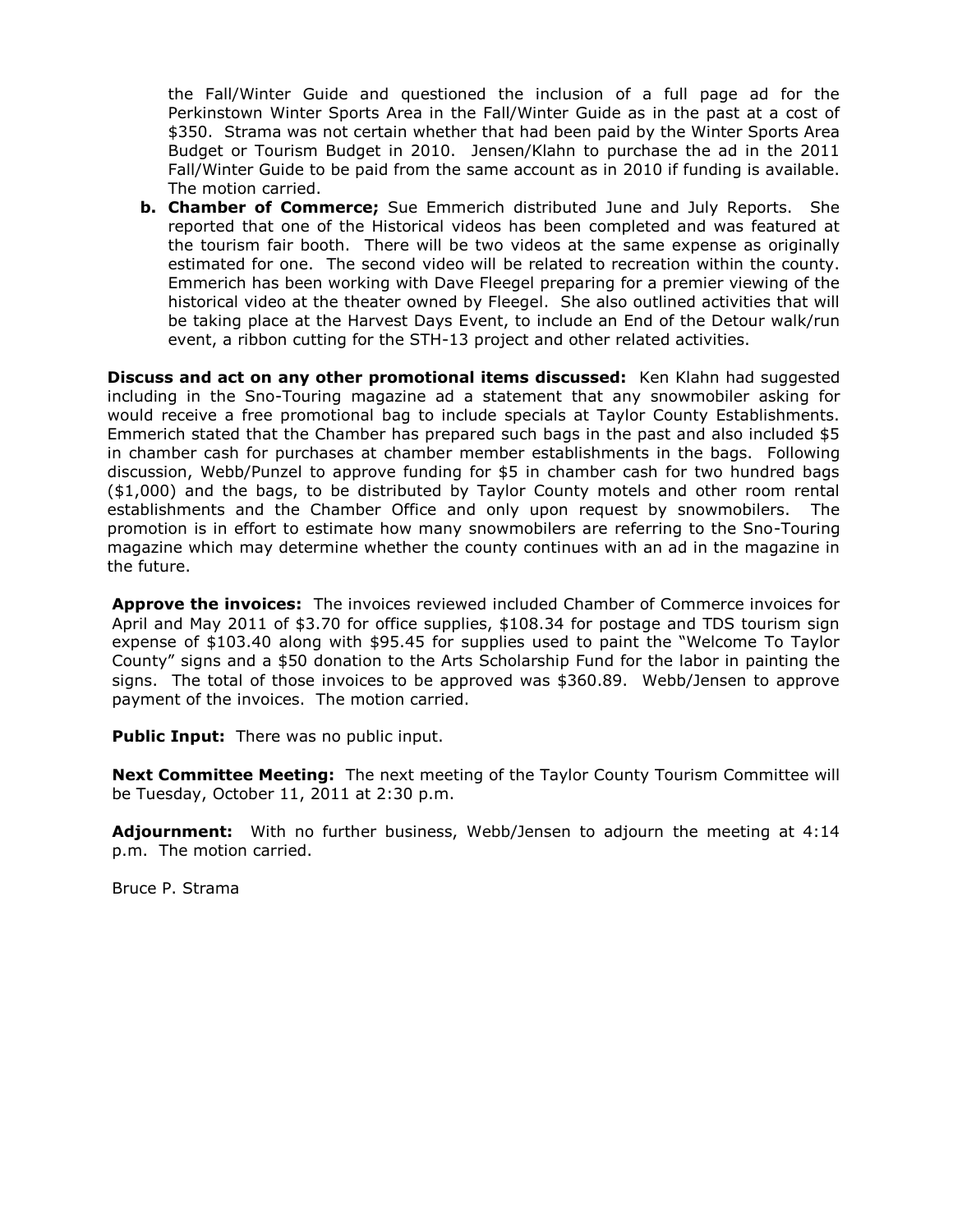Tuesday June 14, 2011 County Board Room

**Call Meeting To Order:** Diane Albrecht called the meeting to order at 2:33 p.m. **Members Present:** Diane Albrecht, Carol Mudgett, Krist Punzel, Gary Jensen, Scott Copenhaver and Bruce Strama were present.

**Members Absent:** Paul Webb and Dave Lemke

**Other Attendees:** Ken Klahn, Brian Wilson (Publicist), with Sue Emmerich arriving at approximately 2:45 p.m.

**Approve Minutes of the April 12, 2011 meeting:** Copenhaver/Punzel to approve the minutes of the previous meeting. The motion carried.

**Approve the agenda:** Copenhaver/Mudgett to approve the agenda. The motion carried.

#### **Reports:**

- **a. Star News;** Brian Wilson reported that he has been in contact with the vendor that places the Recreation Guides in the state owned waysides to find out which areas are most active. He will report the findings to Strama for distribution to committee members. Wilson will also be gathering information in reference to placing the guides, possibly along with inserted Taylor County maps at the wayside locations in 2012. The current contract runs from January  $1^{st}$  through December 31st of 2011. Wilson will question the vendor as to how that may affect Taylor County's rate as placement did not take place until April of 2011, possibly a monetary break or extended placement. He will keep the committee members informed to allow budgeting for 2012 funding required.
- **b. Chamber of Commerce;** Sue Emmerich distributed April and May Reports and informed committee members that the Chamber news Reports are now being distributed via e-mail. She stated that e-mail delivery saves about \$500.00 each month in postage. According to Emmerich both boat and ATV license sales are up and Taylor County registered the highest number of Snowmobiles and ATVs thus far in 2011 state-wide.

**Update on historical video project:** Emmerich reported that she will preview the video with committee members Punzel, Jensen, Copenhaver and Arlen Albrecht on July  $20<sup>th</sup>$  at 4:00 p.m. at the chamber office. Plans for running the video at the Taylor County Fair will proceed with the possibility of featuring the video either in the main Historical Society building or possibly in the Old School.

**Discuss and act on any other promotional items discussed:** Several items were discussed with direction that Strama include discussion of a photo contest on the August agenda. It was also noted that there was no Rodeo held in June of 2011 and that there are no plans to hold one in the future due to the lack of support and related expense. The STH-13 road construction and the effect it is currently having and will continue to have throughout the summer months was discussed.

**Approve the invoices:** The invoices which included Chamber of Commerce invoices for April and May 2011 of \$5.40 for office supplies, \$147.51 for postage, TDS tourism sign expense of \$103.40, \$120.00 for two booths at the Taylor County Fair and \$1,014.00 for temporary salaries and wages were reviewed. The total of those invoices to be approved was \$1,390.31. Jensen/Copenhaver, to approve payment of the invoices. The motion carried.

**Public Input:** There was no public input.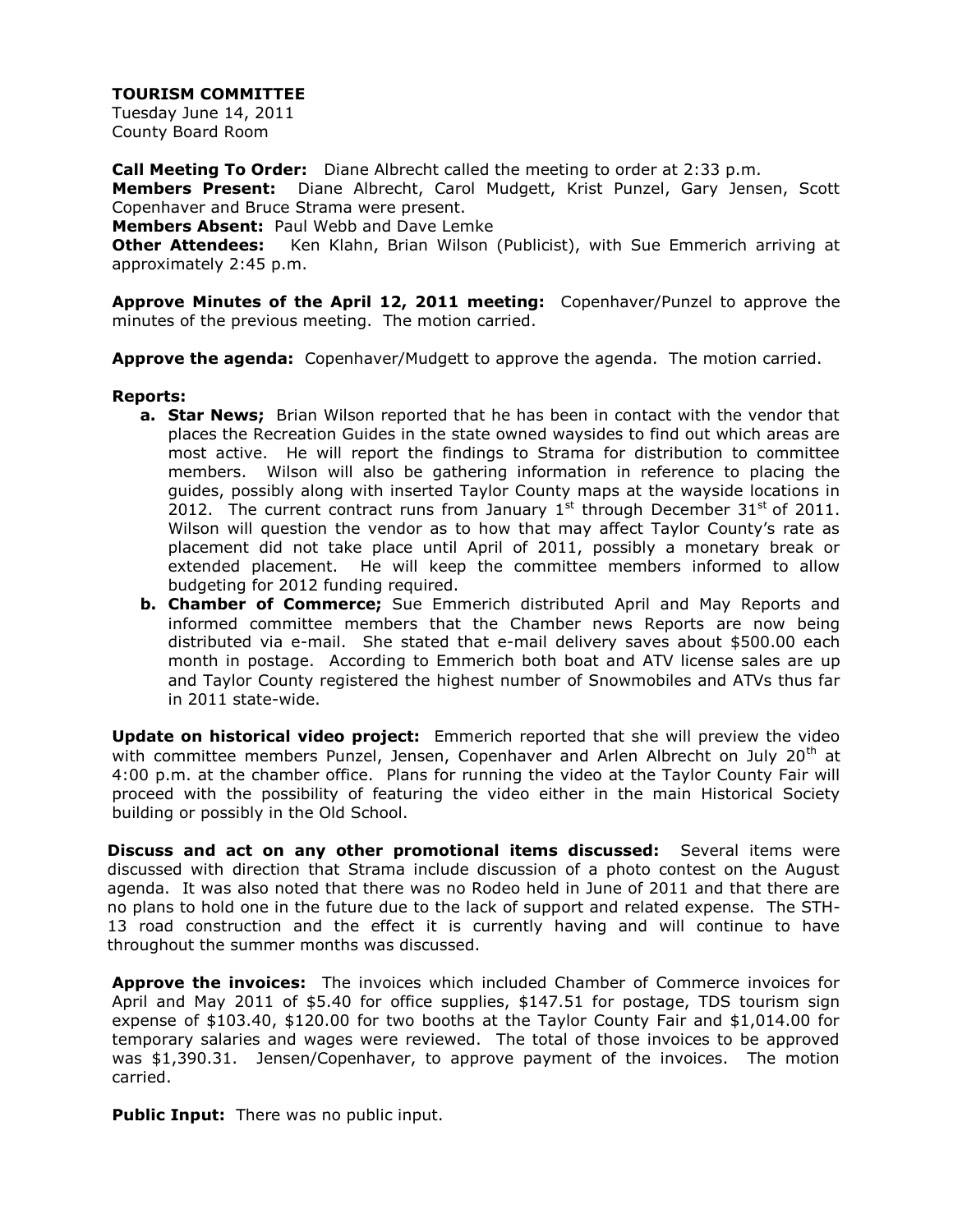**Next Committee Meeting:** The next meeting of the Taylor County Tourism Committee will be Tuesday, August 9, 2011 at 2:30 p.m.

**Adjournment:** With no further business, Punzel/Mudgett to adjourn the meeting at 3:31 p.m. The motion carried.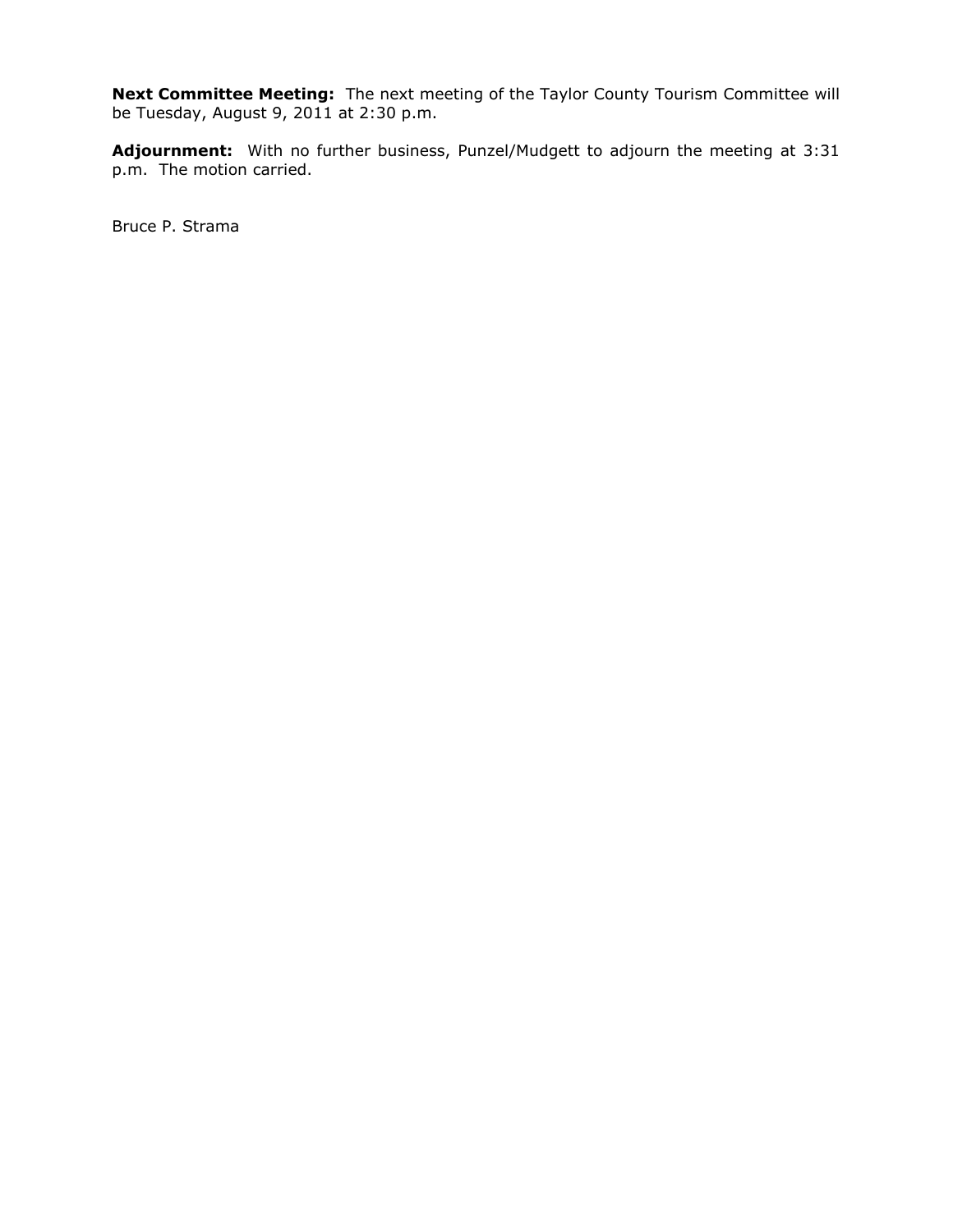Tuesday April 12, 2011 County Board Room

**Call Meeting To Order:** Diane Albrecht called the meeting to order at 2:30 p.m. **Members Present:** Diane Albrecht, Carol Mudgett, Krist Punzel, Gary Jensen, Scott Copenhaver, Arlen Albrecht and Bruce Strama were present. **Members Absent:** Paul Webb **Other Attendees:** Sue Emmerich and Brian Wilson (Publicist)

A moment of silence was observed for Allen Beadles, former Tourism Committee chair who had passed away on Sunday, March 27, 2011.

**Approve Minutes of the February 8, 2011 meeting:** Punzel/Jensen to approve the minutes of the previous meeting. The motion carried.

**Approve the agenda:** Copenhaver/Mudgett to approve the agenda. The motion carried.

**Discuss and act on a resolution requesting declaration of the second Saturday in May as International Migratory Bird Day and authorization for Taylor County to apply and implement criteria for "Bird Day" recognition:** Strama had included a copy of the resolution previously approved by the Land Conservation Committee along with the agendas when mailed to committee members. The item had been discussed at the previous tourism meeting and following a short discussion, Copenhaver/Punzel motioned to approve the resolution as presented. The motion carried.

**Discuss and act on the request for a \$50.00 application fee to be submitted along with the Bird County application:** Jensen/Mudgett to approve \$50.00 from the promotional activities line in the tourism budget for the application fee to be submitted along with the Bird County application. The Motion carried.

**Update on the historical video project:** Sue Emmerich reported that the project will not be complete pending an interview with Robert Rusch which will take place in May. She asked if several members of the Committee would be willing to review the video once complete. Punzel, Jensen, Copenhaver and Arlen Albrecht offered to assist in review of the video upon request.

**Update on progress of the proposal and funding requests related to state wayside placement of publications:** Brian Wilson distributed copies of the 2011 Spring/Summer Recreation Guide to committee members. He noted that distribution of the Recreation Guide at waysides state-wide except those four areas located on either side of Wisconsin Dells has become reality with the Village Rib Lake and City of Medford Hotel/Motel tax covering \$2,500 of the fee and Taylor County Tourism covering the other \$2,500 as discussed at the previous Tourism Meeting. Wilson stated that he will receive reports showing the location and number of pieces of literature issued to the public from the vendor that has the contract to display literature at the waysides.

#### **Reports:**

a. Star News: Brian Wilson noted activities that have received promotion since the last meeting. Wilson asked if the Committee was considering printing of placemats focused on the opening of fishing season as in the past several years. The mats have been welcomed by restaurants and taverns in the area and are a popular promotional item according to most committee members. Jensen/Punzel to approve up to \$700 for printing of placemats as in the past several years. The motion carried.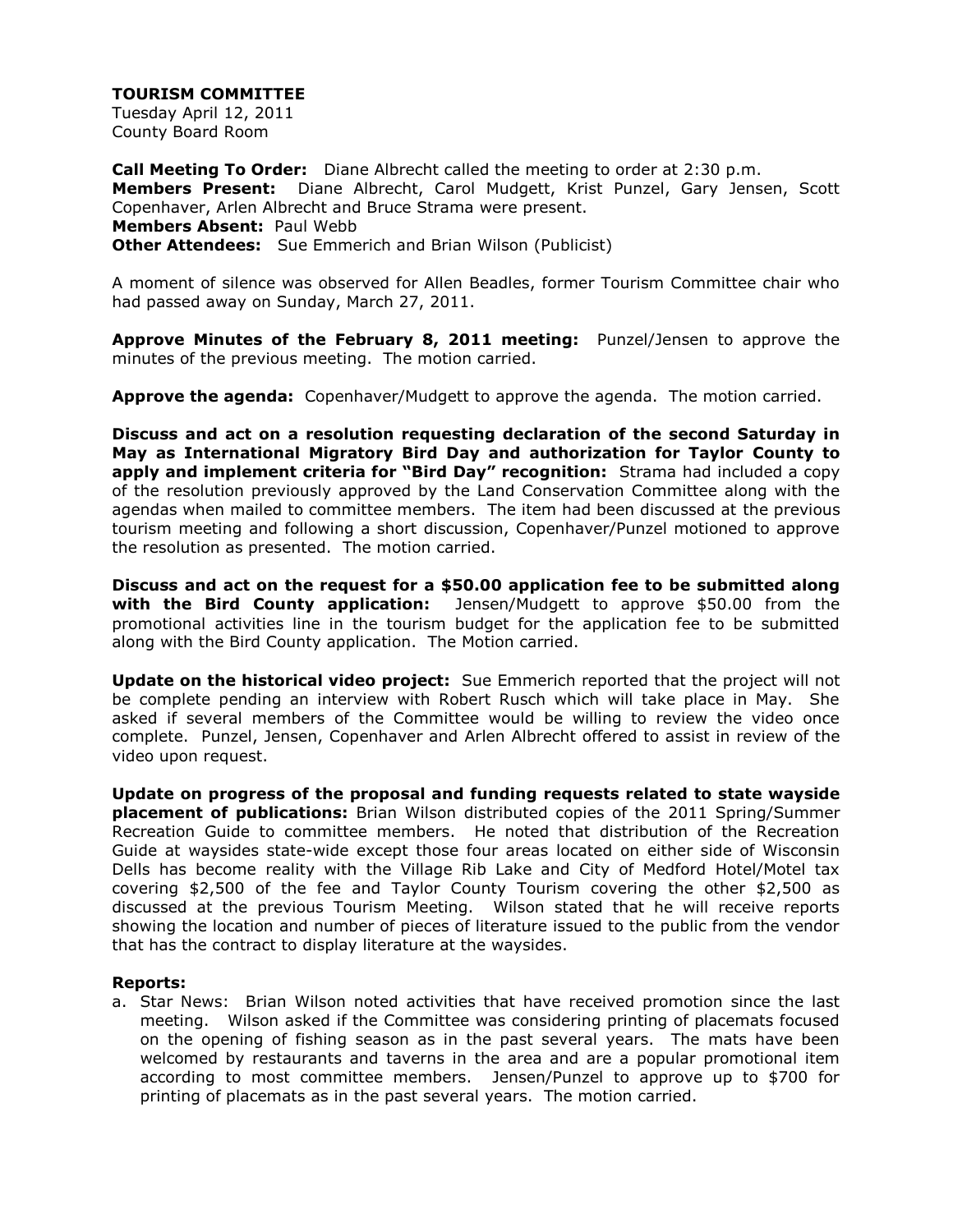b. Chamber of Commerce: Sue Emmerich distributed copies of the February and March Reports. She reported that 4,800 people had attended the Home/Business Expo and that the tourism booth was busy all weekend. Prizes donated by local restaurants were well received by participants in the magnetic fishing pond located at the tourism booth. She also reported that there were 220 participants in the Women's Weekend event held in February, 30 more than in 2010 and 60 more than in 2009. Participants attended the event from 22 Wisconsin cities and 3 cities in Minnesota, with all of the local motels renting rooms to event participants.

**Discuss and act on any other promotional items discussed:** It was reported that the Farmer's Market near the River Walk in the City of Medford will be held on Tuesday afternoons and into the evening in 2011, and that the Friends of Downtown will schedule their events on Tuesdays instead of Thursdays to coincide with the Farmer's Market.

**Approve the invoices:** The invoices which included Chamber of Commerce invoices for February and March 2011 of \$5.40 for office supplies, \$86.16 for postage, and TDS tourism sign expense of \$103.40, for a grand total of \$194.86 were revewed by committee members. Jensen/Punzel, to approve payment of the invoices. The motion carried.

**Public Input:** Arlen Albrecht noted that the Land Stewardship Conference held in Rib Lake on Saturday April 9, 2011 was well attended.

**Next Committee Meeting:** The next meeting of the Taylor County Tourism Committee will be Tuesday, June 14, 2011 at 2:30 p.m.

**Adjournment:** With no further business, Copenhaver/Jensen to adjourn the meeting at 3:24 p.m. The motion carried.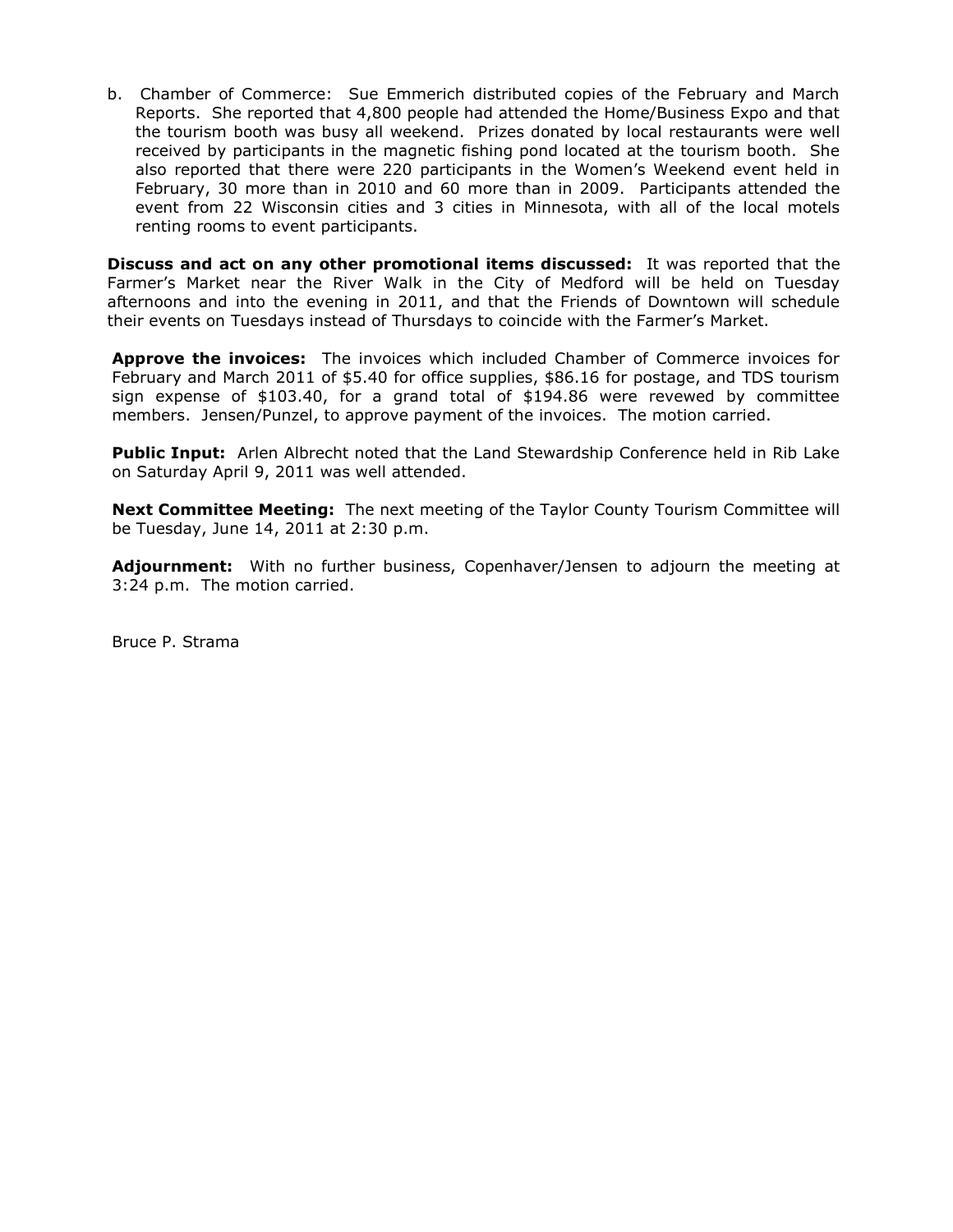Tuesday, February 8, 2011 County Board Room

**Call Meeting To Order:** Diane Albrecht called the meeting to order at 2:30 p.m.

**Members Present:** Diane Albrecht, Carol Mudgett, Krist Punzel, Arlen Albrecht and Bruce Strama were present; with Scott Copenhaver arriving shortly after the meeting was called to order.

**Members Absent:** Allen Beadles, Paul Webb and Gary Jensen

**Other Attendees:** Claire Romanak, Catherine Scott, Joe Scott, Torrance Scott, Brad Ruesch, Sue Emmerich and Brian Wilson (Publicist)

**Approve Minutes of the December 7, 2010 meeting:** Punzel/Albrecht to approve the minutes of the previous meeting. The motion carried.

**Approve the agenda:** Punzel/Mudgett to approve the agenda. The motion carried.

**Discuss and act on a proposal to have Taylor County designated as a Bird City/County:** Arlen Albrecht and Claire Romanak, president of the Chequamegon Bird Club reported that the Club is interested in having Taylor County designated as a Bird County. Copies of a resolution and the application were distributed for review. According to Albrecht and Romanak the criteria set forth to become a Bird City/County has been met and that following approval of the resolution by the Taylor County Board of Supervisors and submission of the application the designation should be realized. There is an annual fee of \$50.00 required to retain the designation, with the initial \$50.00 dollar fee required when the application is made. Romanak informed the committee members that the second Saturday in May is International Migratory Bird Day and that an annual bird festival event is planned for May 8, 2011 at the Perkinstown Winter Sports Area. Following further discussion, Mudgett/Punzel to include the Tourism Committee along with the Land Conservation Committee in supporting the resolution for designation of Taylor County as a Bird County, with the resolution to be submitted to the County Board for approval. Copenhaver questioned whether the designation may interfere with timber production or be too restrictive in other areas related to bird habitat. Albrecht stated that the designation will not require any additional restrictions in addition to those in effect at the present time in relation to bird habitat. The vote was taken and the motion passed unanimously. A request for the \$50.00 fee to be submitted along with the application will be included on the next Tourism Committee agenda.

**Discuss and act on purchase of ad space in the new Taylor County Snowmobile/ATV map:** Brad Ruesch reported that his department was in the process of updating and printing a new version of the snowmobile/ATV map. The map is generally updated about every three years with twelve to fourteen thousand copies planned for this edition. Strama had included a copy of the ad along with the agenda for review by committee members. Discussion by committee members ensued with the consensus that doubling the add size, updating information and including additional information should be the route to take. Going with the current ad would cost \$100.00 with the expense for doubling ad size set at \$150.00. Sue Emmerich noted some updates that need to be made and following discussion it was decided that Emmerich and the Chamber of Commerce should update the ad to include additional information and submit it to Ruesch for printing. Copenhaver/Punzel to double the add size and have the Chamber do the updates at a total expense of \$150.00. The Motion carried.

**Discuss and act on purchase of an ad in the Terrain Tracks ATV Magazine:** Strama reported that the Committee has purchased an ad in the Terrain Tracks Magazine the past several years, and that Paul Webb generally reports on the significance of the ad in that publication, but that he could not be present today. Following discussion, Punzel/Mudgett to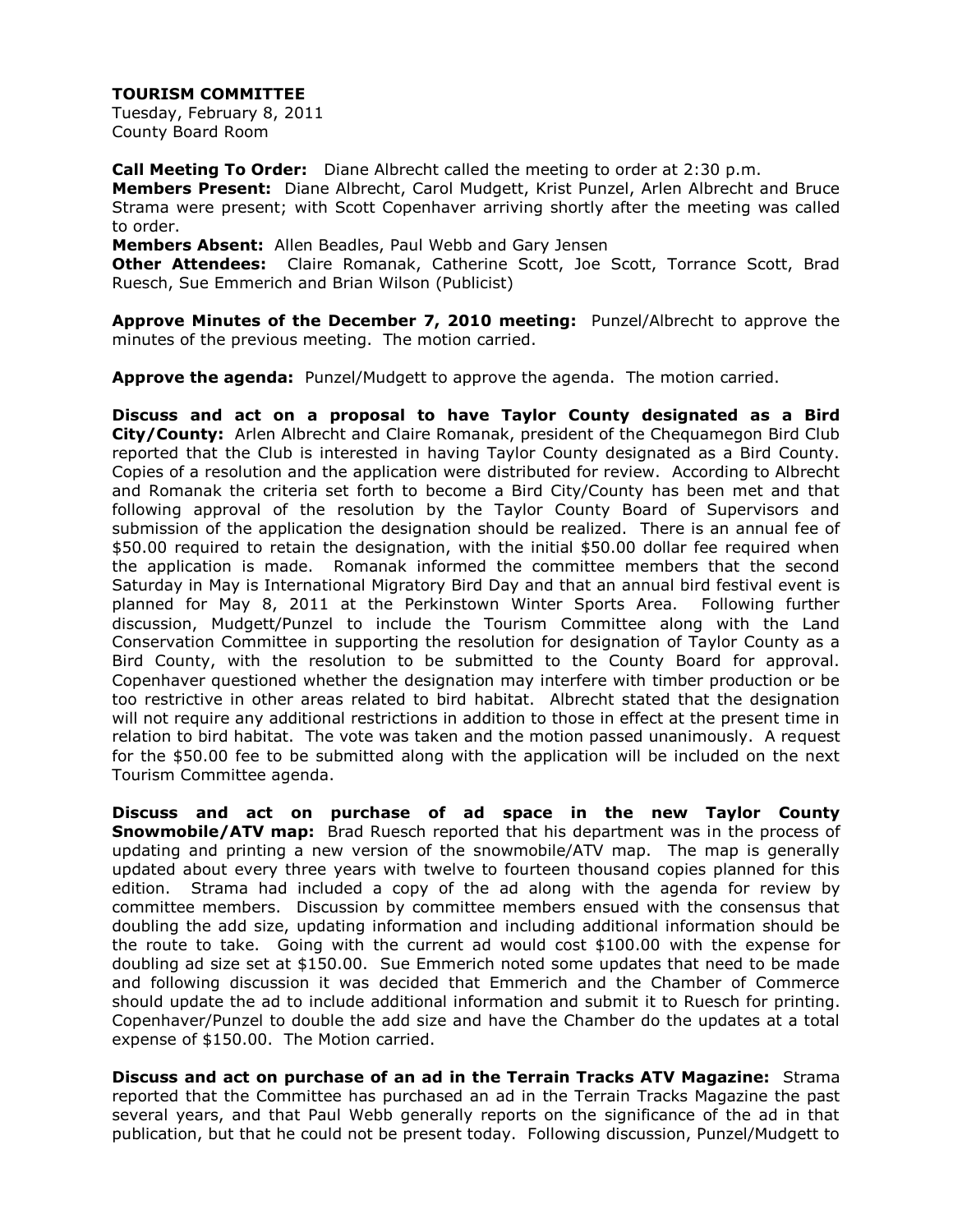approve purchase of an ad in the Terrain Tracks Magazine as in the past at the expense of \$242.25, taking advantage of the discount. The motion carried.

**Discuss and act on "Destination Medford" project fund request for 2011:** The Chamber had submitted a request for \$750.00 to aid in promotion of the 2011 "Destination Medford" event. Emmerich reported that there were 160 registrants at this time and that the expectation was for at least 200 participants in 2011. She noted some scheduling changes that will take effect in 2011 along with new classes offered. The \$25.00 fee will remain the same, which Emmerich stated does not cover the cost of the event but does allow participants to spend additional funds at local businesses when attending. Copenhaver/Punzel to approve the request of \$750.00 by the Medford Chamber of Commerce to promote the "Destination Medford" event. The motion carried.

**Discuss and act on approval of filing fees for the "Welcome to Taylor County" sign locations:** Strama reported that there are written agreements with the land owners where the "Welcome to Taylor County" signs are located but that those agreements have not been filed in the Register of Deeds office. The agreements are for the duration of 99 years and should be filed so there is record of the agreement in the case of sale of the property in which case the agreement remains in effect. There are four locations for the "Welcome to Taylor County" signs, with the filing fee for each agreement of \$30.00. Copenhaver/Mudgett to approve payment of the filing fee of \$30.00 for each agreement with land owners where the signs are located. The motion carried. Arlen Albrecht noted that he had contacted the art department in Medford and that they are willing to refurbish the signs in May or June. They requested a donation to the Arts Scholarship Fund in return.

**Update on the status of the historical video project:** Sue Emmerich reported that the preview date for the video has been set back to sometime in April, with the preview set to take place at the theater in Medford.

#### **Reports:**

- a. Star News: Brian Wilson distributed copies of the Report, noting that the Spring/Summer Recreation Guide will feature arts and crafts on the cover. He also has followed up on the discussion at the prior meeting related to getting the Taylor County Recreation Guide included with information available at the state waysides. There were three options ranging from \$7,500.00 annually to \$5,000 annually. The most reasonably priced option would have the guides placed at rest areas state-wide except for those four areas located on either side of Wisconsin Dells. Committee members felt that the \$5,000 option would be favorable due to cost and distribution area, but funding would not be available in the tourism budget. Emmerich proposed requesting \$2,500 from Hotel/Motel tax with the Tourism budget funding the remaining \$2,500. Strama stated that he felt this would be an option, but that funding other promotional events in 2011 may be affected dependent on the number of requests received. Committee members realizing the possible effect voted on a Punzel/Mudgett motion to approve up to \$2,500 for circulation of Taylor County Recreation Guides in rest areas state-wide except at the four Wisconsin Dells locations pending approval of the matching funds from Hotel/Motel tax. The motion carried. Punzel stated that he will propose at a Rib Lake meeting coming up soon that funding be appropriated for the placement of circulations at the waysides to help defray the cost somewhat for the Tourism Committee and the Hotel Motel tax account.
- b. Chamber of Commerce: Sue Emmerich distributed copies of the December and January Reports. She reported that planning for the Tourism booth at the Home/Business Expo is well underway and that numerous items have been donated for disbursement to those visiting the booth. Emmerich proposed including 10 throw blankets in the items to be given away at an expense of \$200 to the Tourism Committee. Following discussion it was decide not to approve of the \$200 for the